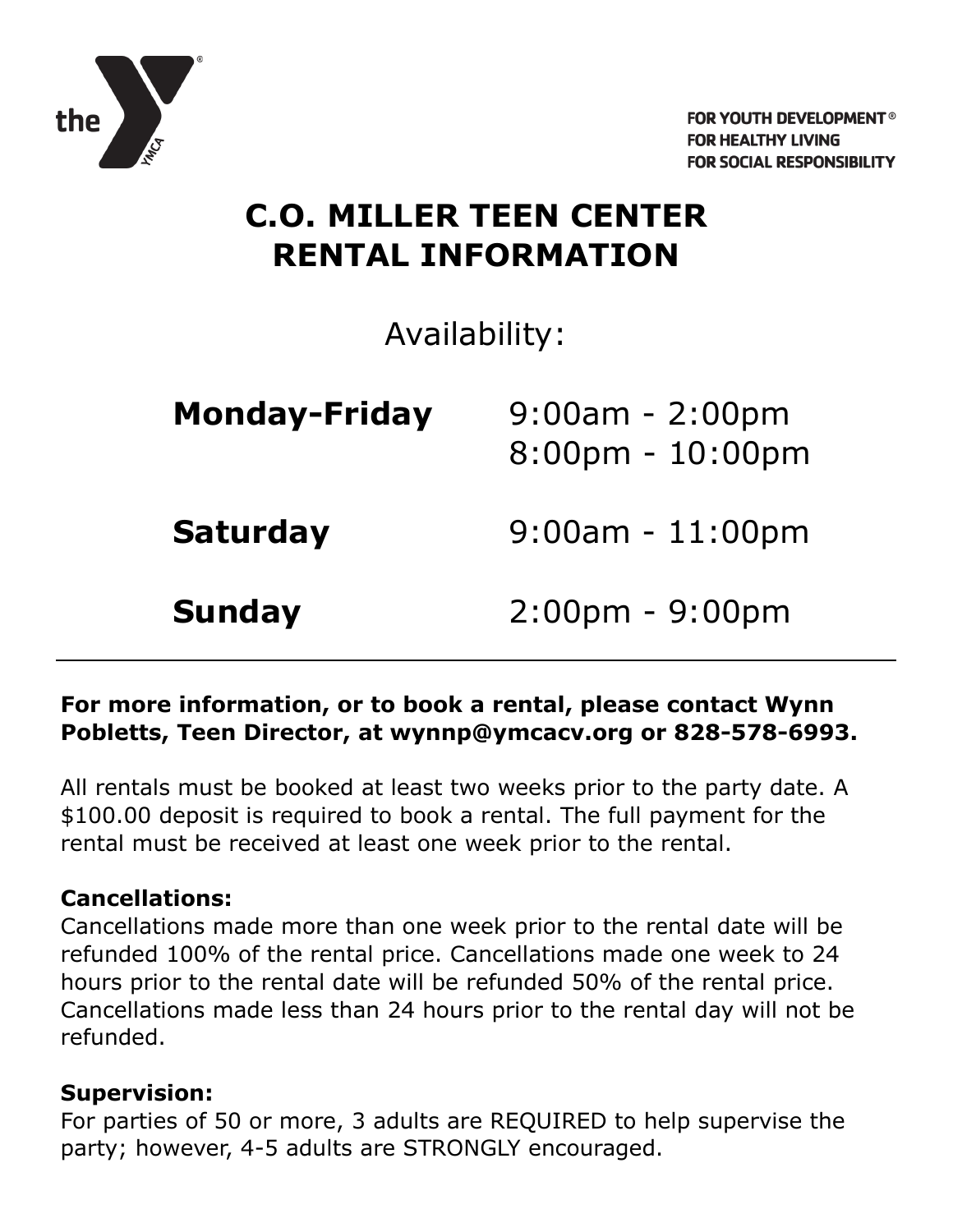# **C.O. MILLER TEEN CENTER RENTAL REQUEST**

|                                       |                                                               | DOB: _________________________                               |                  |  |      |
|---------------------------------------|---------------------------------------------------------------|--------------------------------------------------------------|------------------|--|------|
|                                       |                                                               |                                                              |                  |  |      |
|                                       |                                                               |                                                              |                  |  |      |
|                                       |                                                               |                                                              |                  |  |      |
|                                       |                                                               |                                                              |                  |  |      |
|                                       |                                                               |                                                              |                  |  |      |
|                                       |                                                               | Departure Time (includes cleanup): ______________            |                  |  |      |
| <b>Available Options</b>              | <b>Meeting Room(s)</b><br>YMCA Member / Non-Member            | <b>Entire Facility 5tart End</b><br>YMCA Member / Non-Member | <b>Time Time</b> |  | Cost |
| <b>Sunday-Thursday</b><br>0-50 people | $$60 / $75$ per hr $(1$ room)<br>\$75 / \$90 per hr (2 rooms) | \$100 / \$120 per hour                                       |                  |  |      |
| Sunday-Thursday<br>51-99 people       | Same as above                                                 | $$140 / $175$ per hour                                       |                  |  |      |

 $\frac{300}{7}$  /  $\frac{4}{3}$  pcr in (1 rooms)  $\frac{1}{30}$  / \$150 per hour

**Entire Facility Rental:** This fee schedule is intended for organized groups to use the entire C.O. Miller Teen Center including the outdoor pavilion, restrooms, kitchen, meeting rooms (if available) and gaming area.

 $$60 (51 + people)$  Same

Meeting Room Rental: This fee schedule is for the use of the C.O. Miller Teen Center meeting room(s) and includes use of restrooms and kitchen if necessary. There are 2 rooms available to rent.

#### **Please indicate if additional services are needed:**

**Manuel** Projector

**Sunday-Thursday**

**Friday-Saturday**

**Friday-Saturday**

**Friday-Saturday**

0-50 people

**DJ service**

**Slushies**

**Total Cost**

Unlimited refills

Tables Amt Needed (up to 15 8-ft rectangle): \_\_\_\_\_\_\_\_\_

Availability is based on other scheduled programs and activities.

Chairs Amt Needed (up to 200):

Use of Kitchen (ice machine, refrigerator, etc.)

**Additional setup time (additional cost applies)** 

**Total Estimated Cost:** \$ (minimum \$100 deposit required to reserve)

Sunday Thursday | Not available | Discuss with Director |

Thday Saturday **Same as above the same of the set of the Same as above** the state of \$215 per hour

**Thuay-Saturday**<br>100+ people **Not available** Discuss with Director

\$30 (0-50 people)

**1** hr. minimum **by service f** the set of the same same same same

\$60 / \$75 per hr (1 room)